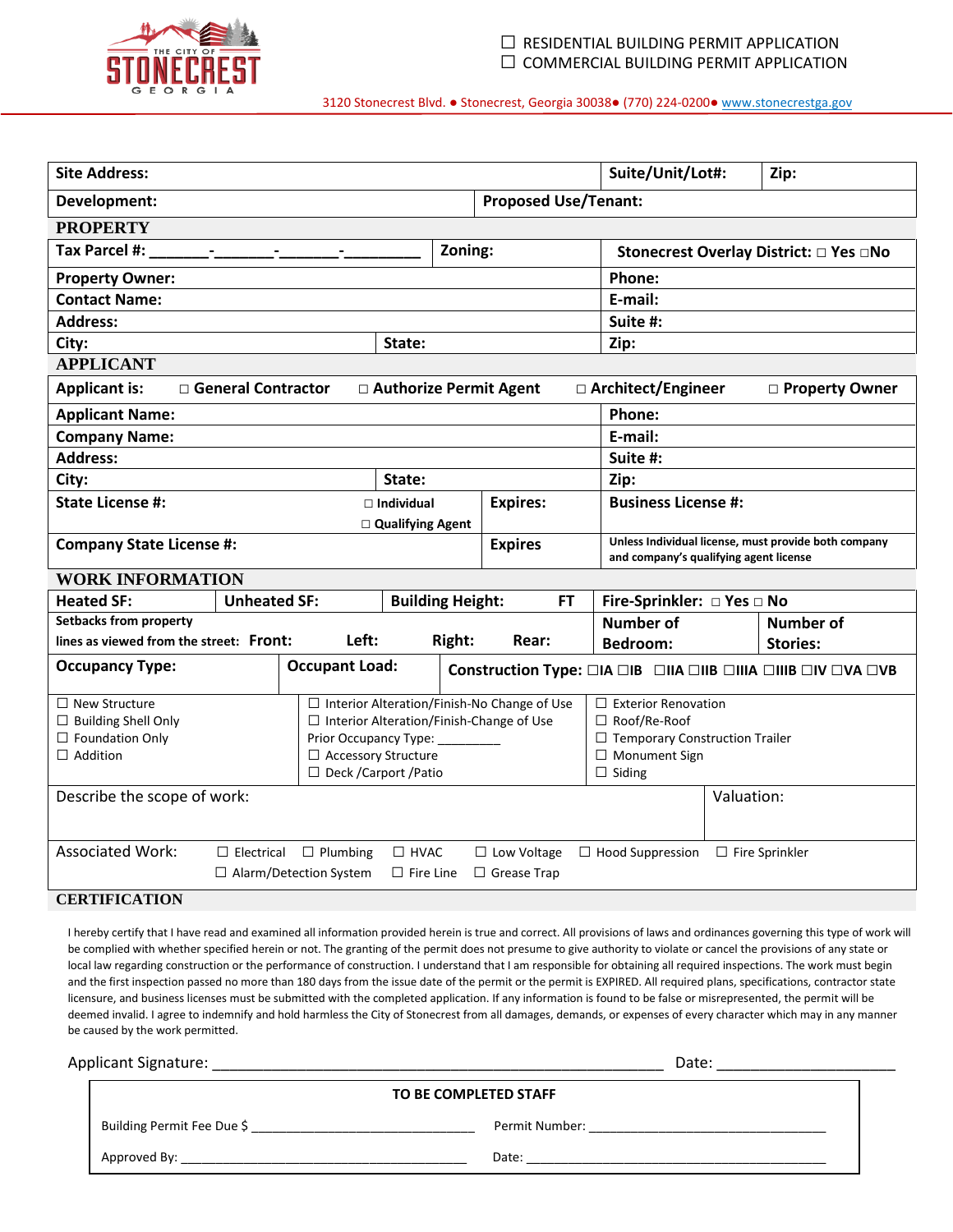

# **Building Permit Fees**

- **The minimum Building permit fee is \$175 plus a \$20.00 technology fee.**
- **The minimum Trade permit fee is \$100 plus a \$20.00 technology fee.**
- **The per \$1000 valuation rate is \$6.50.**
- **The minimum plan review fee is 50.00 up to a 10k valuation project, after which the plan review fee will be 20% of the permit fee, no cap.**

**Roofing, siding, windows, and other similar specialty work will be based off most current edition of R.S. Means data.**

**Re-inspection fees will be 25.00 for the second inspection 50.00 for the third and 100.00 thereafter.** 

# **HVAC**

| Base Fee                     | \$120.00 (includes tech fee) |
|------------------------------|------------------------------|
| Cooling Per Ton              | \$5.00                       |
| Electric Heat Per KW         | \$1.00                       |
| Natural Gas / LP Per 50k BTU | \$5.00                       |
| Commercial Over 20k          | Use building value           |

#### **Electrical**

| Base Fee                            | \$120.00 (includes tech fee)          |
|-------------------------------------|---------------------------------------|
| <b>Residential New Service</b>      | .35 per amp                           |
| <b>Commercial New Service</b>       | .40 per amp                           |
| <b>Commercial Over 20k</b>          | Use building value                    |
| Re-connect inspection               | \$50.00 (flat fee)                    |
| Fire Alarm & Commercial Low Voltage | \$100.00 up to 16k then per \$1000.00 |

# **Plumbing**

| Base Fee                         | \$120.00 (includes tech fee) |
|----------------------------------|------------------------------|
| <b>Each Plumbing Fixture Fee</b> | \$5.00                       |
| Commercial Over 20k              | Use building value           |

# **Gas**

| Base Fee              | \$120.00 (includes tech fee) |
|-----------------------|------------------------------|
| Each Appliance        | \$5.00                       |
| Commercial Over 20k   | Use building value           |
| Re-connect inspection | \$50.00 (flat fee)           |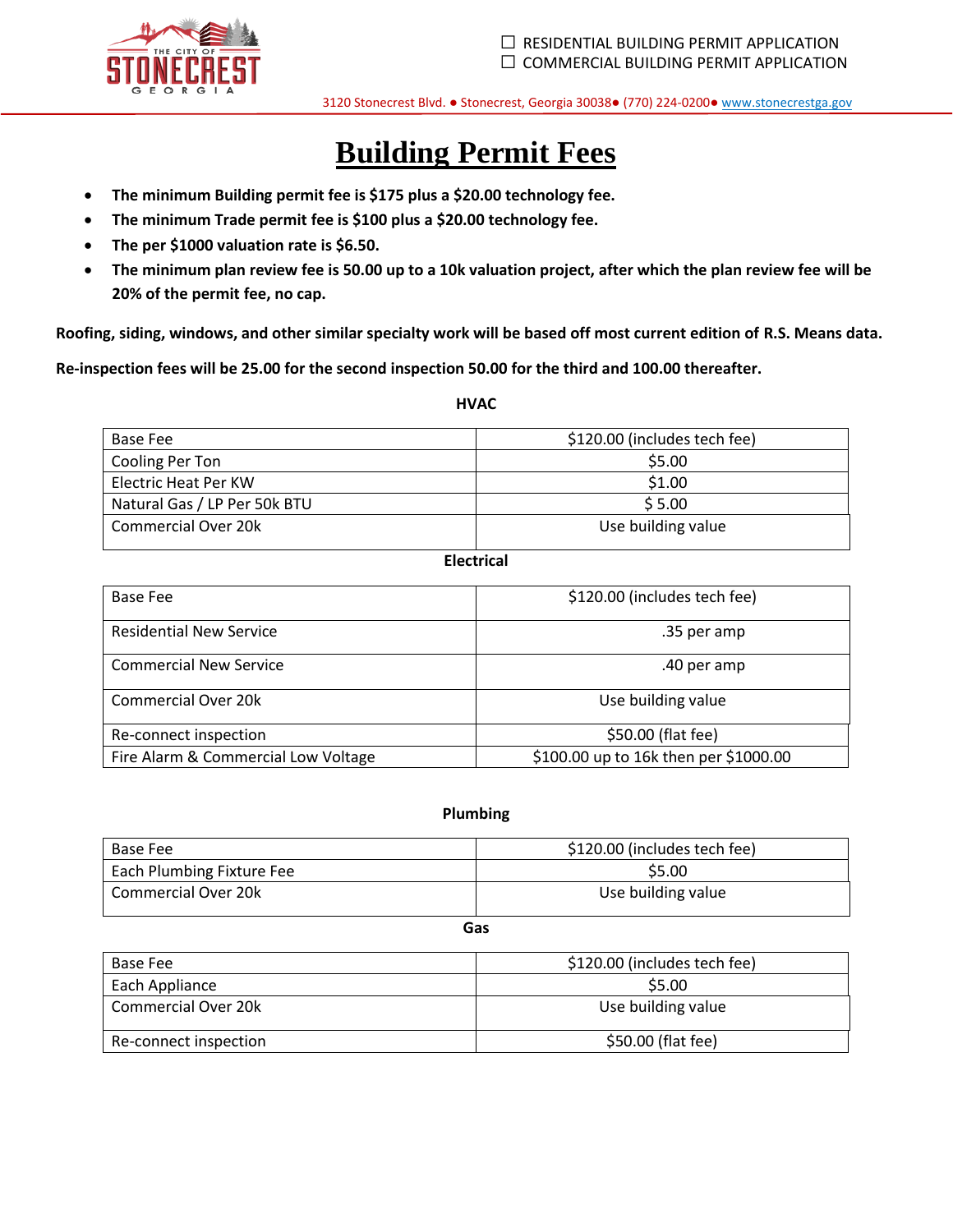

# **Miscellaneous**

# **(All fees below must add Technology fee of \$20 per permit)**

| <b>House Moving</b>                                       | \$150.00                              |
|-----------------------------------------------------------|---------------------------------------|
| Swimming Pool Per 1000                                    | \$100.00 up to 16k then Per \$1000.00 |
| <b>Demolition Single Family</b>                           | \$100.00                              |
| <b>Demolition Commercial</b>                              | \$100.00 up to 16k then Per \$1000.00 |
| <b>Temp Construction Trailers</b>                         | \$100.00                              |
| <b>Temporary Structure</b>                                | \$150.00                              |
| Minimum Miscellaneous Fee                                 | \$100.00                              |
| Certificate of Occupancy                                  | \$50.00                               |
| <b>Grease Trap</b>                                        | \$100.00 up to 16k then Per \$1000.00 |
| Irrigation                                                | 100.00 Res Per \$1000 Com             |
| <b>Interior Tenant Finish</b>                             | \$175.00                              |
|                                                           |                                       |
| Certificate of Occupancy Fee                              | \$50.00                               |
| Plans Revision-Fee Residential Site Plan                  |                                       |
|                                                           | \$25.00                               |
| Plans Revision Fee -Other                                 | \$50.00                               |
|                                                           |                                       |
| Resubmittal Fee (each resubmittal after 2 <sup>nd</sup> ) |                                       |
|                                                           | 25% of Permit Fee                     |
| Temporary Certificate Occupancy (nonresidential only)     |                                       |
|                                                           | \$25.00                               |
| Special Administrative Event Permit (5 days or less)      |                                       |
|                                                           | \$200.00                              |
| Special Administrative Event Permit (14 days)             |                                       |
|                                                           | \$300.00                              |
| Permit Extension, same owner (3months)                    |                                       |
|                                                           | \$300.00                              |
|                                                           |                                       |
| Working without a valid permit                            | Double the permit fee                 |

# **Transfer Development Check list**:

Any development **must** provide the following information in conjunction with a City of Stonecrest Building permit or Land development applications for residential developments:

- A signed copy of the approved plat from Dekalb County.
- All pre-constructed infrastructures (roads, ROW, slabs)- Should have received final inspection and signoff from Dekalb Co. The site should be re-inspected by Stonecrest before issuance of a building permit.
- Copy of performance and/or maintenance bond receipts.
- Confirmation that the public roads within the development been accepted by Dekalb Co.
- Confirmation that Dekalb County Schools confirmed capacity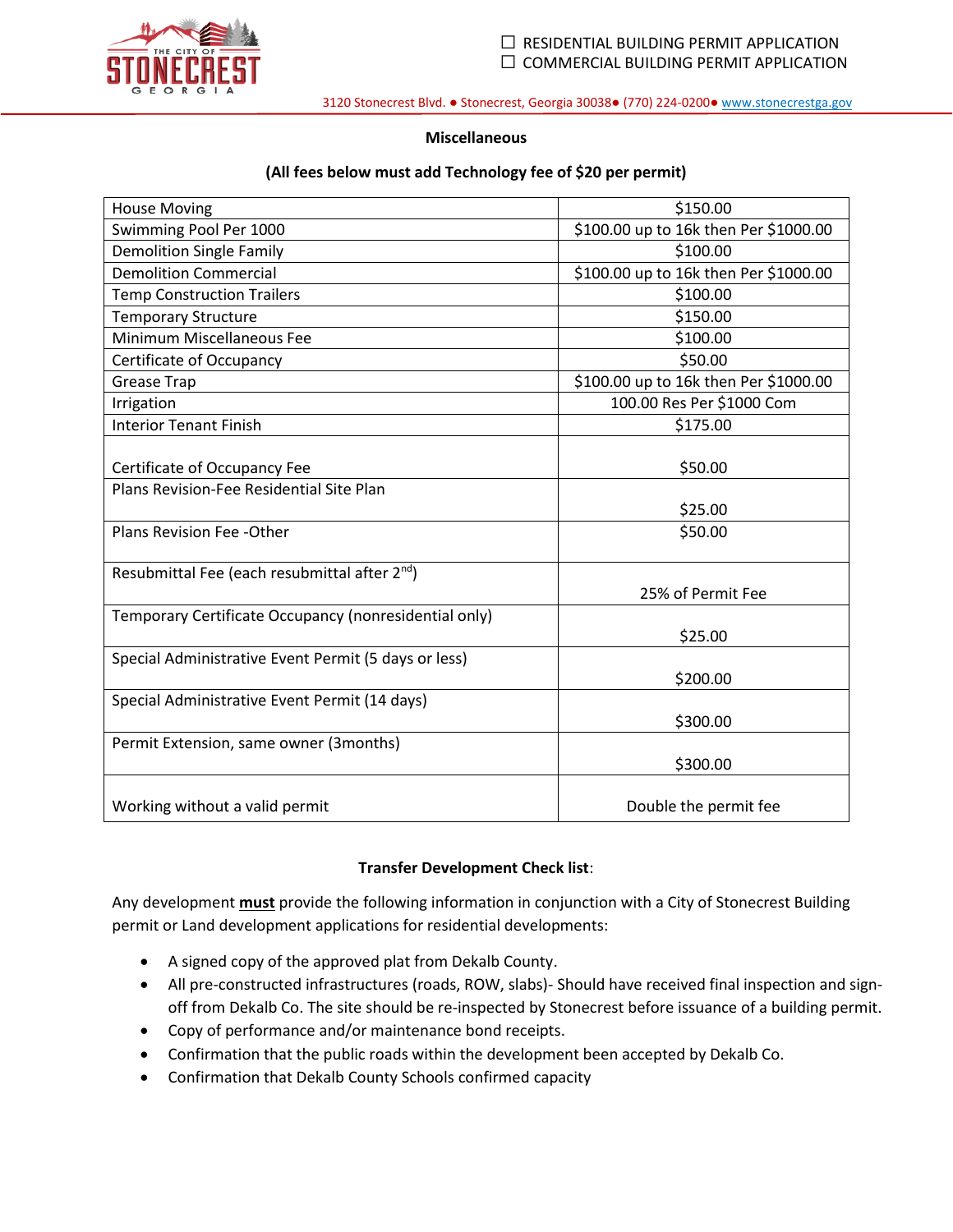

# **BUILDING PERMIT SUBMITTAL REQUIREMENTS**

# **NEW SINGLE FAMILY RESIDENTIAL**

- $\sqrt{\phantom{a}}$  Building Permit Application Completed
- $\sqrt{ }$  3 Sets Site Plans plus 1 digital set in .pdf format
- $\sqrt{ }$  3 Sets Architectural Drawings (drawn to scale) plus 1 digital set in .pdf format
	- All Rooms must be identified as to use
	- Mechanical, Electrical and Plumbing equipment/fixtures must be shown on Plans
	- Truss Layouts, Engineered Joists & LVLs must be included in Submittal
- $\sqrt{2009}$  Code Compliant RESCHECK report Completed and Signed
- $\sqrt{\phantom{a}}$  DeKalb County Sewer and Water Permits
- $\sqrt{\phantom{a}}$  State of Georgia Contractor's License
- $\sqrt{\phantom{a}}$  Current Business License
- $\sqrt{\phantom{a}}$  All Fees Due upon Submittal (we accept Visa, MasterCard, Check or Cash)

# **RESIDENTIAL – ADDITION**

- $\sqrt{\phantom{a}}$  Building Permit Application Completed
- $\sqrt{ }$  3 Sets Site Plans plus 1 digital set in .pdf format
- $\sqrt{ }$  3 Sets Architectural Drawings (drawn to scale) plus 1 digital set in .pdf format
	- All Plans must show Existing to Proposed
	- All Rooms must be identified as to use
	- Mechanical, Electrical and Plumbing equipment/fixtures must be shown on Plans
	- Truss Layouts, Engineered Joists & LVLs must be included in Submittal
- $\sqrt{2009}$  Code Compliant RESCHECK report Completed and Signed
- $\sqrt{\phantom{a}}$  DeKalb County Sewer and Water Permits
- $\sqrt{\phantom{a}}$  State of Georgia Contractor's License
- $\sqrt{ }$  Current Business License
- $\sqrt{\phantom{a}}$  All Fees Due upon Submittal (we accept Visa, MasterCard, Check or Cash)

#### **RESIDENTIAL – INTERIOR ALTERATIONS**

- $\sqrt{\phantom{a}}$  Building Permit Application Completed
- $\sqrt{ }$  3 Sets Architectural Drawings (drawn to scale) plus 1 digital set in .pdf format
	- All Plans must show Existing to Proposed
	- All Rooms must be identified as to use
	- Mechanical, Electrical and Plumbing equipment/fixtures must be shown on Plans
- $\sqrt{\phantom{a}}$  State of Georgia Contractor's License
- $\sqrt{\phantom{a}}$  Current Business License
- $\sqrt{\phantom{a}}$  All Fees Due upon Submittal (we accept Visa, MasterCard, Check or Cash)

#### **RESIDENTIAL DECKS & PORCHES**

- $\sqrt{\phantom{a}}$  Building Permit Application Completed
- $\sqrt{ }$  3 Sets Site Plans (when required) plus 1 digital set in .pdf format
- $\sqrt{ }$  3 Sets Structural Drawings (drawn to scale), including Elevations plus 1 digital set in .pdf format
	- All Plans must show Existing to Proposed
	- Framing Detail
	- Footing Detail
	- Railing Detail
	- Stairway and Handrail Detail
- State of Georgia Contractor's License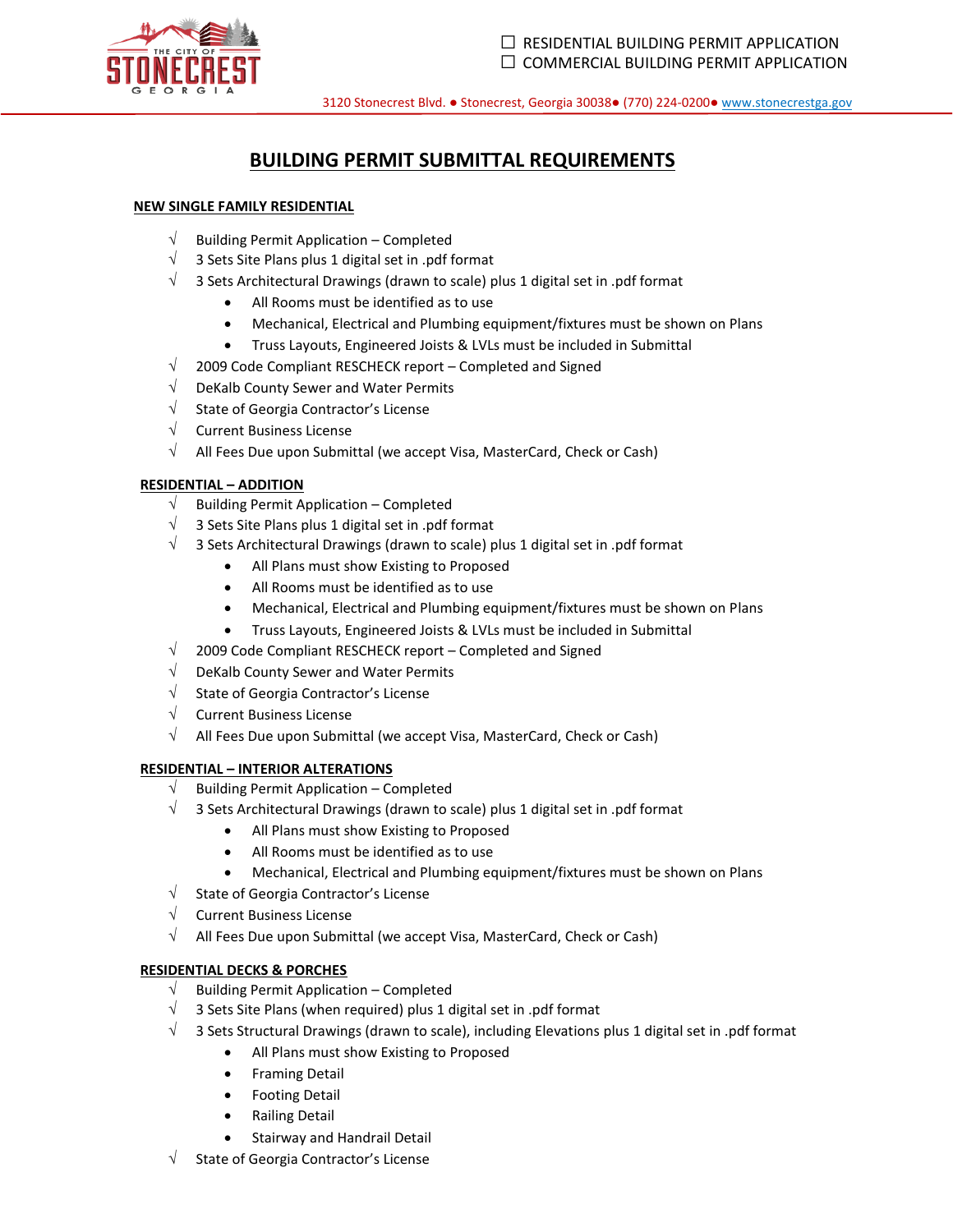

- $\sqrt{ }$  Current Business License
- $\sqrt{ }$  All Fees Due upon Submittal (we accept Visa, MasterCard, Check or Cash)

#### **RESIDENTIAL STORAGE SHED**

- $\sqrt{\phantom{a}}$  Building Permit Application Completed
- $\sqrt{ }$  3 Sets Site Plans plus 1 digital set in .pdf format
- $\sqrt{ }$  3 Sets Structural Drawings & Elevations (Site Built) / 3 sets Manufactural Specs & Elevations (Pre-Fab) plus 1 digital set in .pdf format
- $\sqrt{\phantom{a}}$  State of Georgia Contractor's License (when required)
- $\sqrt{\phantom{a}}$  Current Business License
- $\sqrt{\phantom{a}}$  All Fees Due upon Submittal (we accept Visa, MasterCard, Check or Cash)

#### **SUBCONTRACTOR AFFIDAVITS – RESIDENTIAL ONLY**

- $\sqrt{\phantom{a}}$  Residential Subcontractor Affidavit Form Completed and Notarized
- $\sqrt{\phantom{a}}$  State of Georgia Contractor's License
- $\sqrt{ }$  Current Business License

#### **HOMEOWNER AFFIDAVITS – RESIDENTIAL OWNER-OCCUPIED ONLY**

- $\sqrt{\phantom{a}}$  Homeowner Affidavit Form SUBMITTED IN PERSON WITH PLANS (Notary Services available)
- $\sqrt{ }$  Proof of Primary Residency

#### **TRADE PERMIT APPLICATION**

- $\sqrt{ }$  Trade Permit Application Completed
- $\sqrt{\phantom{a}}$  State of Georgia Trade Contractor's License
- $\sqrt{\phantom{a}}$  Current Business License
- $\sqrt{\phantom{a}}$  All Fees Due upon Submittal (we accept Visa, MasterCard, Check or Cash)

#### **RETAINING WALL**

- $\sqrt{\phantom{a}}$  Retaining Wall Permit Application and Indemnification Completed
- $\sqrt{ }$  3 Sets Engineer Stamped Drawings plus 1 digital set in .pdf format
- $\sqrt{ }$  3 Sets Site Plans, showing proposed wall location drawn to scale plus 1 digital set in .pdf format
- $\sqrt{ }$  Retaining Wall Indemnification Form with an Engineer's Stamp (Required on Walls 4ft and over)
- $\sqrt{\phantom{a}}$  Current Business License
- $\sqrt{\phantom{a}}$  Current Business License
- $\sqrt{\phantom{a}}$  All Fees Due upon Submittal (we accept Visa, MasterCard, Check or Cash)

#### **SWIMING POOL**

- $\sqrt{\phantom{a}}$  Pool Permit Application Completed
- $\sqrt{ }$  3 Site Plans Dimensioned, detailed plans showing pool location, profile section of pool, equipment location and related plumbing from pool to pool equipment plus 1 digital set in .pdf format
- $\sqrt{ }$  3 Sets of electrical plans plus 1 digital set in .pdf format with the following information:
	- Show the bonding grid around the pool
		- Show the wet niche fixture grounding detail
		- Show distance from the inside edge of the pool to GFCI receptacles
		- Show that pump motors and wet niche fixtures are protected with GFCI overcurrent devices
		- Show any electrical components such as lights, power line, etc… over pool
	- Residential Pools must show alarm system for doors leading to pool area
- $\sqrt{\phantom{a}}$  Commercial/Public Pools require DeKalb County Health Department Review and Approval Stamp on all Plans and an Approval Final Inspection at Project completion
- $\sqrt{\phantom{a}}$  Current Business License
- $\sqrt{\phantom{a}}$  If no fence on property, a Fence Permit Application must also be submitted
- $\sqrt{\phantom{a}}$  All Fees Due upon Submittal (we accept Visa, MasterCard, Check or Cash)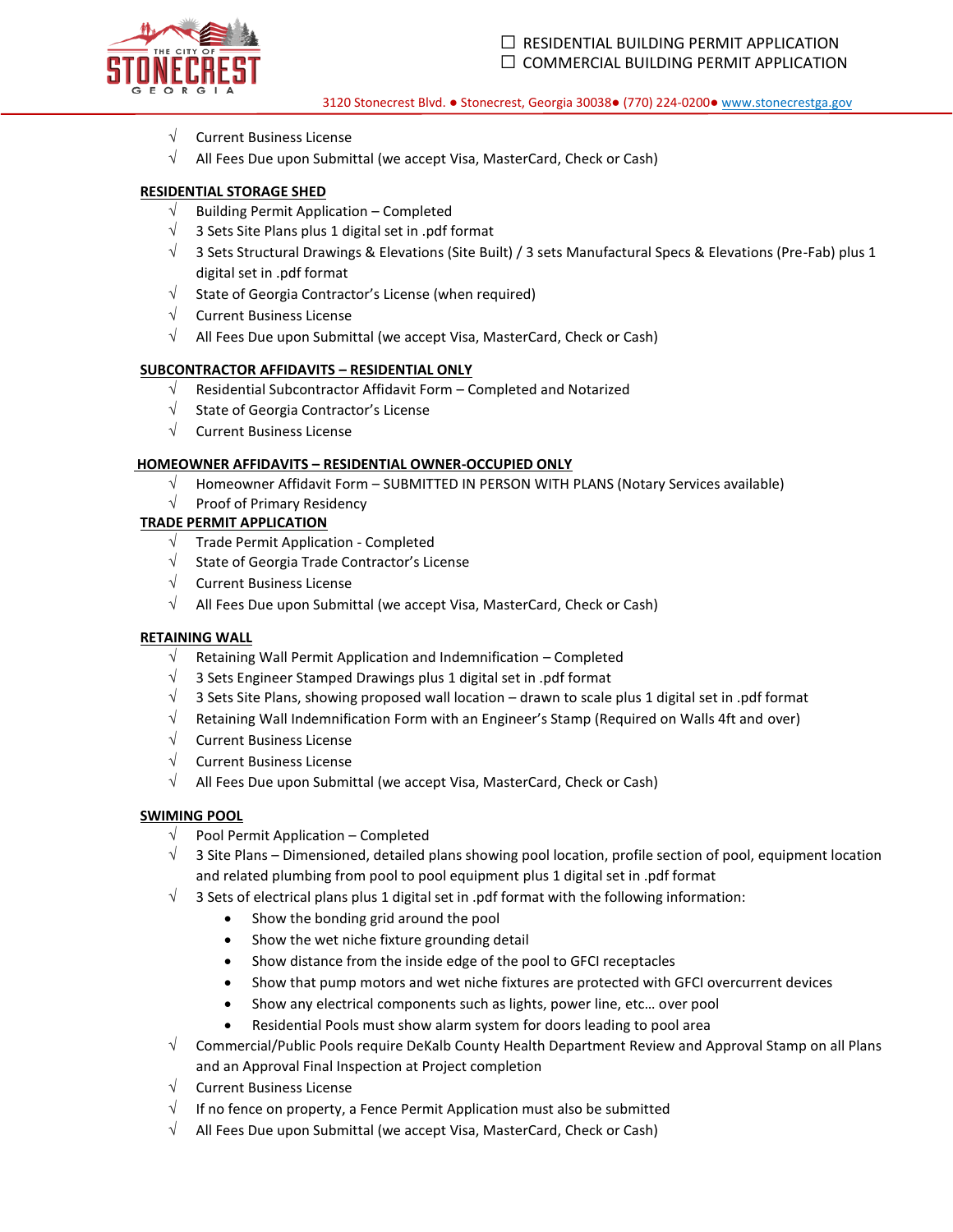

#### **CELL TOWER CO-LOCATE**

- Building Permit Application Completed
- $\sqrt{ }$  3 Sets of Engineered Structural Drawings plus 1 digital set in .pdf format
- $\sqrt{ }$  3 Sets Site Plans (when required) plus 1 digital set in .pdf format
- $\sqrt{\phantom{a}}$  State of Georgia Contractor's License (when required)
- $\sqrt{\phantom{a}}$  Current Business License
- $\sqrt{\phantom{a}}$  All Fees Due upon Submittal (we accept Visa, MasterCard, Check or Cash)

#### **BUILDING DEMOLITION PERMIT**

- $\sqrt{\phantom{a}}$  Building Permit Application Completed
- $\sqrt{ }$  3 Sets Site Plans plus 1 digital set in .pdf format
- $\sqrt{ }$  Vermin Abatement Certification
- $\sqrt{\phantom{a}}$  Asbestos Abatement Certification
- $\sqrt{\phantom{a}}$  Current Business License
- $\sqrt{\phantom{a}}$  All Fees Due upon Submittal (we accept Visa, MasterCard, Check or Cash)

#### **COMMERCIAL INTERIOR DEMOLITION**

- $\sqrt{\phantom{a}}$  Building Permit Application Completed
- $\sqrt{ }$  3 Sets Demolition Plans plus 1 digital set in .pdf format
- $\sqrt{\phantom{a}}$  State of Georgia Contractor's License
- $\sqrt{\phantom{a}}$  Current Business License
- $\sqrt{\phantom{a}}$  All Fees Due upon Submittal (we accept Visa, MasterCard, Check or Cash)

#### **COMMERCIAL – NEW CONSTRUCTION**

- $\sqrt{\phantom{a}}$  Building Permit Application Completed
- $\sqrt{ }$  5 Sets Structural Drawings (Sealed When Required) plus 1 digital set in .pdf format
- $\sqrt{\phantom{a}}$  DeKalb County Sewer and Water Permits
- $\sqrt{ }$  2009 Code Compliant COMcheck report Completed and Signed
- $\sqrt{\phantom{a}}$  Drawings must show all MEPs
- $\sqrt{\phantom{a}}$  State of Georgia Contractor's License
- $\sqrt{\phantom{a}}$  Current Business License
- $\sqrt{\phantom{a}}$  All Fees Due upon Submittal (we accept Visa, MasterCard, Check or Cash)

#### **COMMERCIAL FOOD SERVICE ESTABLISHMENTS – NEW AND EXISTING – ADDITIONAL REQUIREMENTS**

- $\sqrt{ }$  PRIOR TO SUBMITTAL THE FOLLOWING STEPS MUST BE TAKEN:
	- o DeKalb County Health Department Approval Each set requires Original Stamp
	- o DeKalb County Public Works Pre-Treatment Permit & FOG Discharge Approval FOR NEW & EXISTING GREASE TRAP INTERCEPTORS – Each set requires Original Stamp**.**

#### **COMMERCIAL – INTERIOR ALTERATIONS**

- $\sqrt{\phantom{a}}$  Building Permit Application Completed
- $\sqrt{ }$  5 Sets of Construction Drawings (Sealed When Required) plus 1 digital set in .pdf format
	- All Plans must show Existing to Proposed
	- All Rooms must be identified as to use
	- All Mechanical, Plumbing, and Electrical must be shown on Plans
- $\sqrt{\phantom{a}}$  State of Georgia Contractor's License
- $\sqrt{\phantom{a}}$  Current Business License
- $\sqrt{ }$  All Fees Due upon Submittal (we accept Visa, MasterCard, Check or Cash)